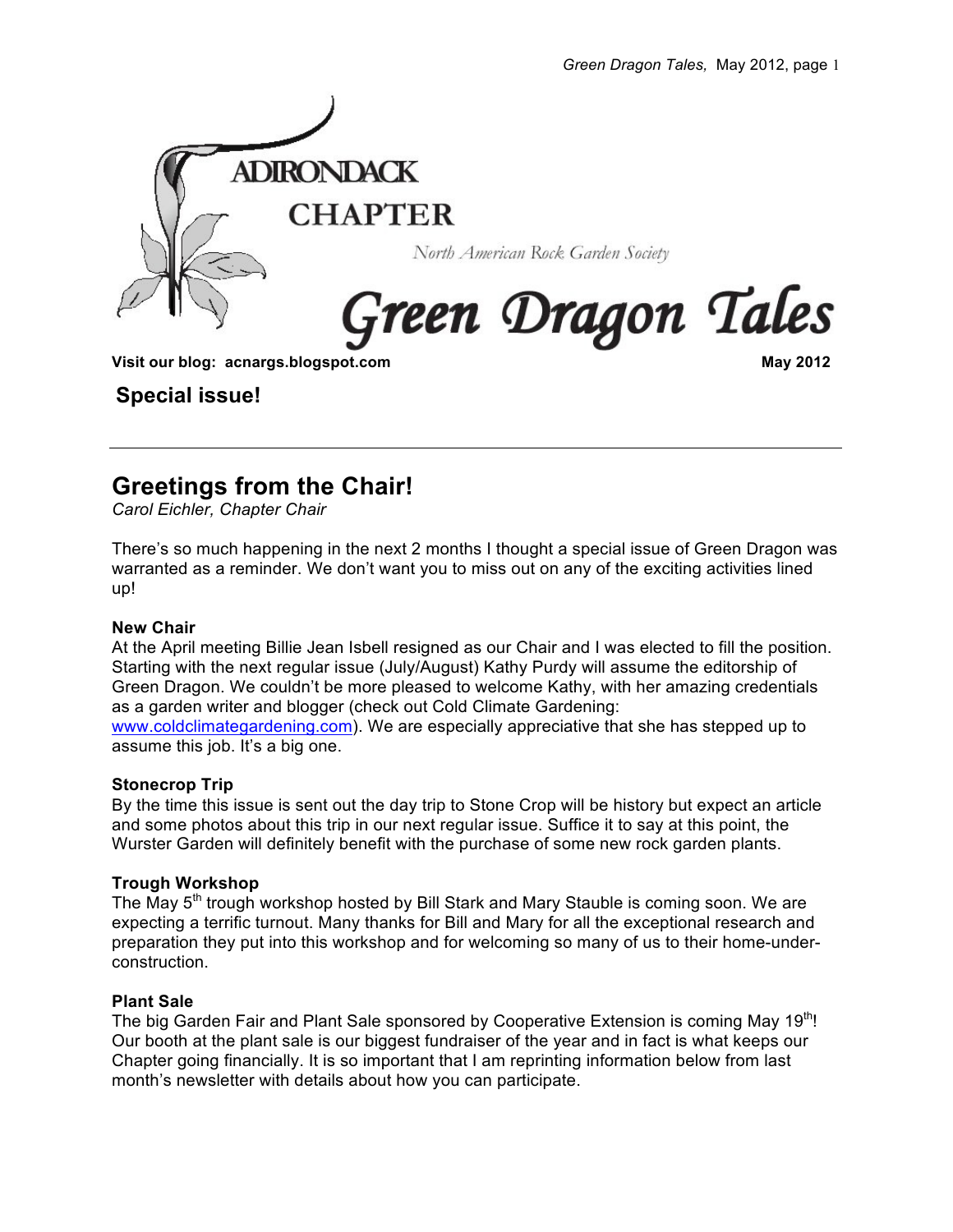#### **Rochester Day Trip**

Plan to join us June  $2^{nd}$  for another day trip. We are planning a full day of plant delights including visits to Bristol's Nursery, Oriental Supply, Jerry Kral's garden, and more. If you plan to go, contact Billie Jean Isbell (bji1@cornell.edu or 607-539-6484). She is arranging the itinerary and carpooling, leaving from Ithaca. We especially appreciate if you are willing to drive.

#### **August Member-Only Sale and Picnic August 18**

After a summer hiatus while we busy ourselves with our own gardens, we'll meet again in August with our annual member-only plant sale and picnic. So mark your calendar for August  $18<sup>th</sup>$ . This meeting will be held at my house just 10 miles north of Ithaca and only 1<sup>1</sup>/<sub>2</sub> miles from Taughannock State Park.

#### **September Overnight Trip**

We are planning an overnight trip to New York City in September to include a volunteer stint at the New York Botanical Garden's Rock Garden. Details should be finalized and published in the next issue of the newsletter coming out later this month.

#### **The Garden Rocks!**

The New York Botanical Garden is competing as one of 40 New York City historic places in the National Trust for Historic Preservation's Partners in Preservation program. Vote for them daily between now and May 21, and they have the chance to win a grant to restore a piece of Nature's Showplace in New York City, the Rock Garden. Go to www.nybg.org/vote to cast your vote.

That's all for now. I hope I haven't forgotten anything! I expect to see many of you at the above activities.

# Carol

Chapter Chair

## **Going to Pot for the May 19th Sale**

*David Mitchell*

Now is the time to divide and pot up any much-loved, surplus plants from your garden for our biggest plant sale of the year. Remember to use a soil-less mix and to label your plants (Latin names please) in advance. If you need labels, I have plenty to offer. Our booth has gained a reputation for our wide and varied offerings – not just rock garden plants – as well as rare or unusual species. Let's keep up that tradition!

You are encouraged to help with set up on Friday beginning at 4 p.m. and ending about 7 p.m. If you can't make it Friday, arrive before 8:30 on Saturday to drop off plants and help complete the setup. Alternatively, you may drop off plants at my home along the driveway any time before the day of the sale. My driveway is on the Washington Street side of the corner of Washington and Esty Streets (402 Esty Street). My phone number is 607-342-3660 should you have any questions about the sale. Tompkins County Cooperative Extension can be reached at 607-272- 2292.

Of course, another great way to support the plant sale is to purchase plants from our booth. Members receive a 25% discount on their total purchase. Not a member yet? What better reason to join or renew. We will have membership forms at our booth as well. Tell your gardening friends to stop by too.